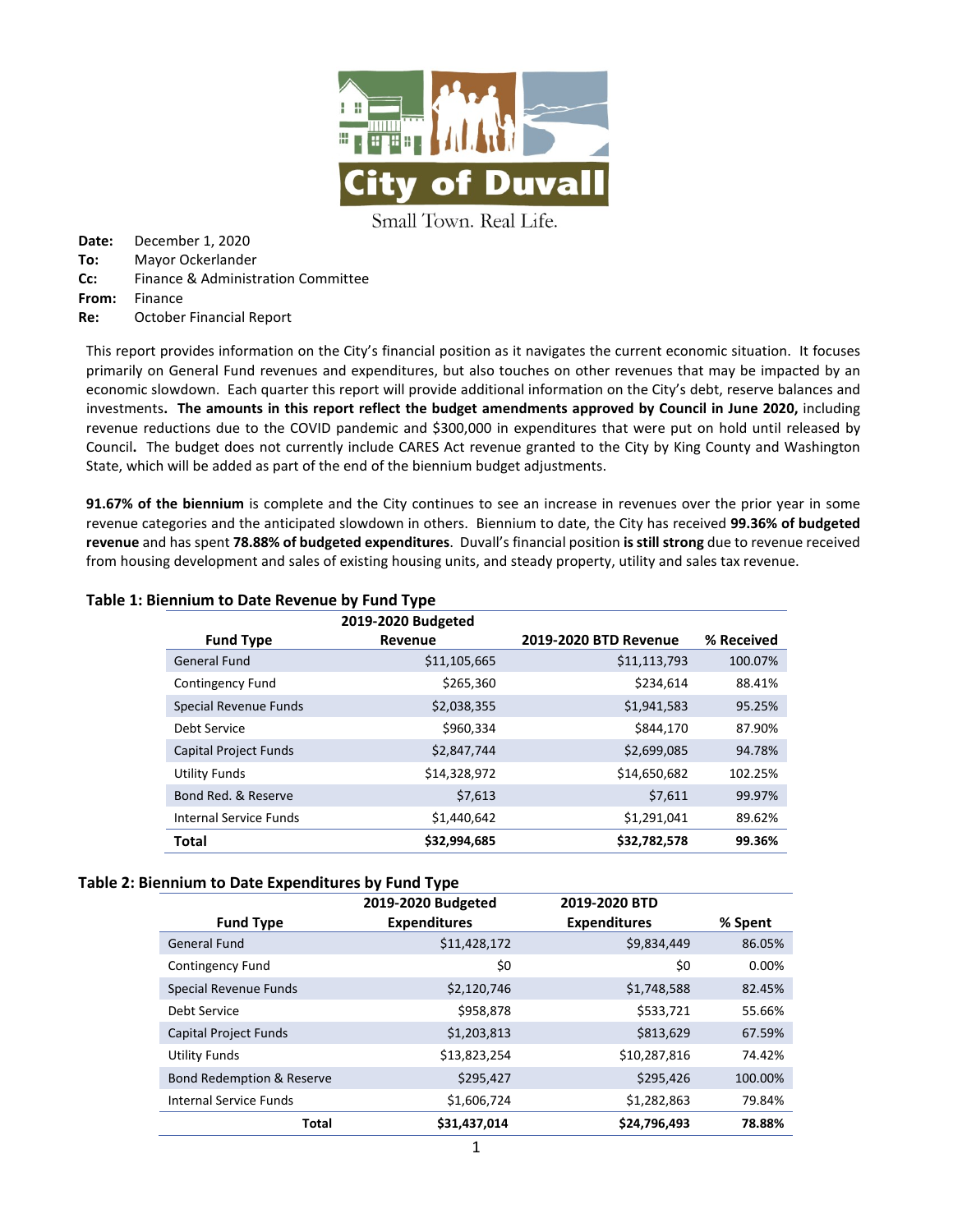# **General Fund Revenues**

The City receives 72% of its General Fund revenues from **taxes**. As of the end of October 2020, 97.4% of tax revenue budgeted in the General Fund had been received.

**Property tax** is the General Fund's largest and most reliable source of revenue. Property taxes are due in two payments with April 30<sup>th</sup> and November 2<sup>nd</sup> deadlines. Due to the COVID-19 outbreak, King County extended the April 30<sup>th</sup> property tax deadline to June  $1^{st}$  for those who pay the County directly, rather than through their mortgage. The November  $2^{nd}$  deadline for the 2nd half of taxes was not extended, so the majority of the second half of property tax was received in October. The City received 95.6% of its property tax levy budgeted for the biennium by the end of October.

|                                   | Amended<br><b>Budget</b> | Actual      | Remaining  | %<br>Collected | Thru Oct.<br>2019 | Thru Oct.<br>2020 | % Δ    |
|-----------------------------------|--------------------------|-------------|------------|----------------|-------------------|-------------------|--------|
| Property Taxes - Levy Lid Lift    | \$738,080                | \$567,303   | \$170,777  | 76.9%          | \$339,330         | \$199,356         | $-41%$ |
| Real & Personal Property Taxes    | \$2,451,561              | \$2,480,817 | $-529,256$ | 101.2%         | \$1,139,863       | \$1,277,867       | 12%    |
| <b>Total GF Property Tax</b>      | \$3,189,641              | \$3,048,120 | \$141,521  | 95.6%          | \$1,479,193       | \$1,477,223       | 0%     |
|                                   |                          |             |            |                |                   |                   |        |
| Local Retail Sales & Use Taxes    | \$2,049,950              | \$2,111,347 | $-561,397$ | 103.0%         | \$911,244         | \$976,927         | 7%     |
| Affordable Housing Sales Tax      | \$0                      | \$3,672     |            |                | \$0               | \$3,672           |        |
| Sales Tax-Crim Justice-LOCAL      | \$399,930                | \$426,147   | $-526,217$ | 106.6%         | \$197,588         | \$185,864         | $-6%$  |
| <b>Business Tax - Electricity</b> | \$555,000                | \$498,228   | \$56,772   | 89.8%          | \$227,729         | \$229,456         | 1%     |
| Interfund Utility Tax - Water     | \$403,000                | \$374,423   | \$28,577   | 92.9%          | \$168,147         | \$178,722         | 6%     |
| <b>Business Tax - Natural Gas</b> | \$231,000                | \$225,072   | \$5,928    | 97.4%          | \$96,970          | \$110,153         | 14%    |
| Interfund Utility Tax - Sewer     | \$494,000                | \$469,305   | \$24,695   | 95.0%          | \$209,107         | \$217,738         | 4%     |
| <b>Business Tax - Garbage</b>     | \$205,000                | \$210,481   | $-55,481$  | 102.7%         | \$95,193          | \$96,001          | 1%     |
| <b>Business Tax - TV Cable</b>    | \$120,000                | \$103,895   | \$16,105   | 86.6%          | \$49,926          | \$43,985          | $-12%$ |
| <b>Business Tax - Telephone</b>   | \$210,000                | \$181,432   | \$28,568   | 86.4%          | \$88,541          | \$76,865          | $-13%$ |
| Interfund Utility Tax - Storm     | \$153,500                | \$145,246   | \$8,254    | 94.6%          | \$64,665          | \$67,529          | 4%     |
| <b>Gambling Tax</b>               | \$18,400                 | \$25,990    | -\$7,590   | 141.2%         | \$5,371           | \$13,972          | 160%   |
| Leasehold Excise Tax              | \$1,400                  | \$1,024     | \$376      | 73.2%          | \$678             | \$330             | $-51%$ |
| Total GF Tax w/o Property Tax     | \$4,841,180              | \$4,776,264 | \$68,589   | 98.7%          | \$2,115,161       | \$2,201,215       | 4%     |
| <b>Total GF Tax Revenue</b>       | \$8,030,821              | \$7,824,384 | \$210,109  | 97.4%          | \$3,594,354       | \$3,678,438       | 2%     |

#### **General Fund Tax Revenue**

The General Fund's second largest source of revenue is **utility tax.** Revenue from utility tax is generally stable, but taxes on natural gas, electricity and water are affected by weather. Biennium to date, the City has collected 93.11%, or \$2,208,083, of budgeted utility tax**.** 

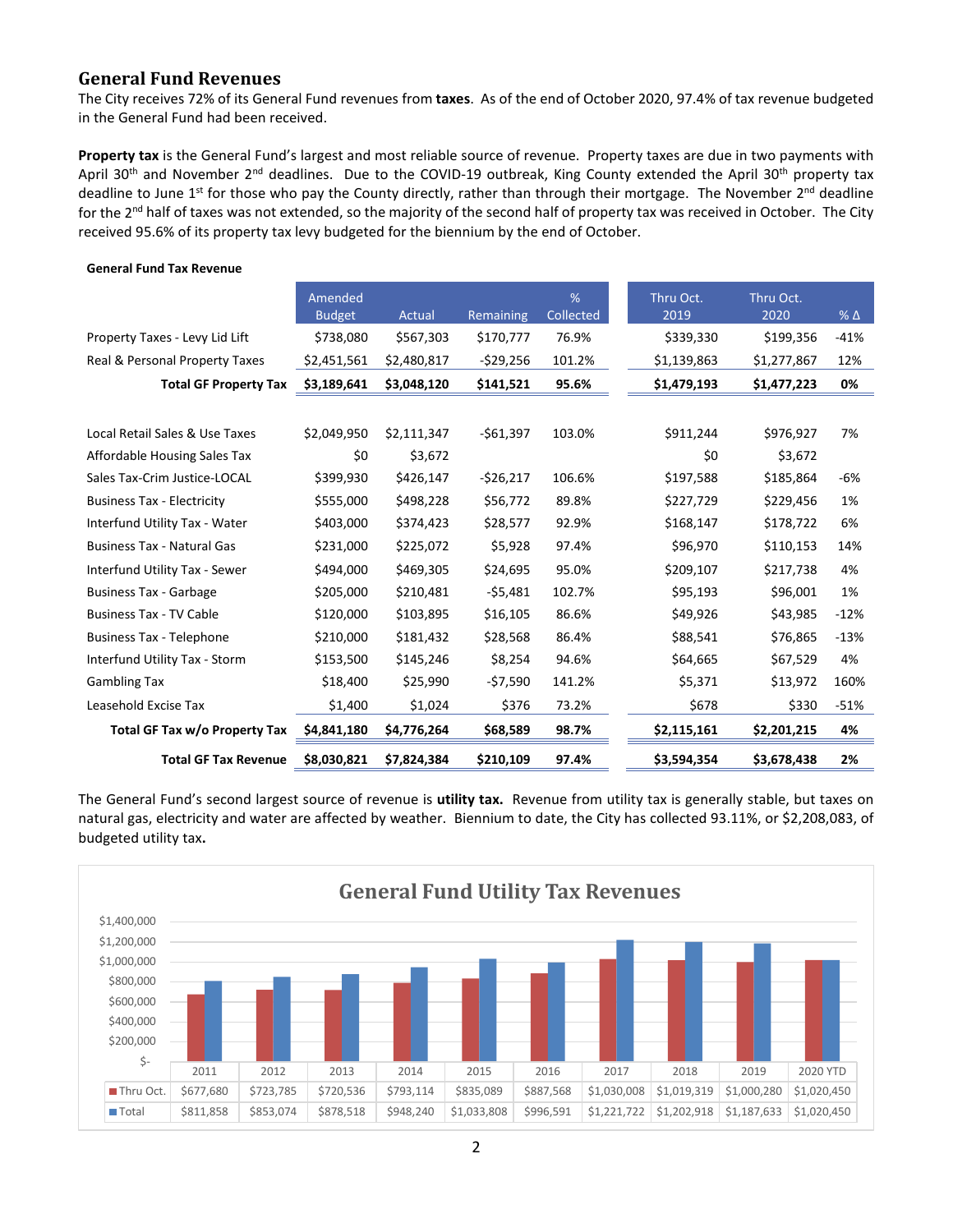**Sales tax** is the General Fund's third largest source of revenue. The City receives sales tax revenue two months after it is collected by businesses, so October receipts were from sales incurred in August. Sales tax received in October 2020 was 11.6%, or \$11,533, higher than same month in 2019. Year to date, the City has collected 7.1% more in sales tax than in the same time period in 2019. The City is on target to **exceed its biennial sales tax revenue forecast by over \$250,000.**



The City's largest source of sales tax revenue comes from **retail trade,** which increased by 44.1%, or \$13,667, in October, compared to the same month in 2019, and is up 29.5% year to date. **Construction**, the City's second largest source of sales tax, decreased by 9.4% over the same month in the prior year, which is less than the 17.3% decrease in September, and is down 14.8% year to date. **Accommodation and food services**, which includes restaurants and bars, is the third largest source of sales tax revenue in the City, decreased by 9.6% over the same period in the prior year, compared to a 4.3% decrease in September. Year to date, accommodation and food services is down 8.3% over the same period in the prior year.

The amounts in the table below do not have the administrative fee charged by the Department of Revenue removed, whereas the amounts in the chart above are net of the fee.

|                                               |    | <b>Thru October</b> | Thru October  |         |          |          |
|-----------------------------------------------|----|---------------------|---------------|---------|----------|----------|
| <b>NAICS Code Name</b>                        |    | 2019                | 2020          |         | $\Delta$ | Δ%       |
| <b>Retail Trade</b>                           | \$ | 310,757             | \$<br>402,315 | \$      | 91.558   | 29.5%    |
| Construction                                  | \$ | 250,716             | \$<br>213,696 | \$      | (37,020) | $-14.8%$ |
| Accommodation & Food Services                 | \$ | 99,568              | \$<br>91,264  | \$      | (8, 304) | $-8.3%$  |
| Admin & Support of Waste Mgmt & Remedial Svcs | \$ | 57,231              | \$<br>74,536  | \$      | 17,305   | 30.2%    |
| <b>Wholesale Trade</b>                        | \$ | 37,885              | \$<br>44,201  | \$      | 6,316    | 16.7%    |
| Information/Communication                     | \$ | 36,619              | \$<br>43,657  | \$      | 7,038    | 19.2%    |
| Other Services (except Public Administration) | \$ | 26,266              | \$<br>23,057  | \$      | (3,209)  | $-12.2%$ |
| Professional, Scientific, & Technical Svcs    | \$ | 17,966              | \$<br>21,419  | \$      | 3,453    | 19.2%    |
| Manufacturing                                 | \$ | 21,322              | \$<br>18,681  | \$      | (2,641)  | $-12.4%$ |
| Miscellaneous                                 | \$ | 18,410              | \$<br>13,679  | \$      | (4, 731) | $-25.7%$ |
| Real Estate & Rental & Leasing                | \$ | 11,877              | \$<br>12,718  | \$      | 841      | 7.1%     |
| Finance                                       | \$ | 12,729              | \$<br>11,828  | $\zeta$ | (901)    | $-7.1%$  |
| Arts, Entertainment, & Recreation             | \$ | 9,092               | \$<br>4,226   | \$      | (4,866)  | $-53.5%$ |
| <b>Educational Services</b>                   | \$ | 3,170               | \$<br>3,925   | \$      | 755      | 23.8%    |
| <b>Utilities</b>                              | \$ | 3,579               | \$<br>2,215   | \$      | (1, 364) | $-38.1%$ |
| Agriculture, Forestry, Fishing & Hunting      | \$ | 842                 | \$<br>1,781   | \$      | 939      | 111.5%   |
| Transportation & Warehousing                  | \$ | 201                 | \$<br>1,132   | \$      | 931      | 463.2%   |
| Health Care & Social Assistance               | \$ | 1,087               | \$<br>733     | \$      | (354)    | $-32.6%$ |
| Management of Companies & Enterprises         | \$ | 8                   | \$<br>41      | \$      | 33       | 412.5%   |
| Mining                                        | \$ | 19                  | \$<br>29      | \$      | 10       | 52.6%    |
| <b>Public Administration</b>                  | \$ | 109                 | \$<br>15      | \$      | (94)     | $-86.2%$ |
| <b>Total</b>                                  | \$ | 919,453             | \$<br>985,148 | \$      | 65,695   | 7.1%     |
| <b>Total without Construction</b>             | Ŝ  | 668,737             | \$<br>771,452 | \$      | 102,715  | 15.4%    |

#### 2020 Jan - Oct vs. 2019 Jan - Oct 2020 Sales Tax by NAICS Category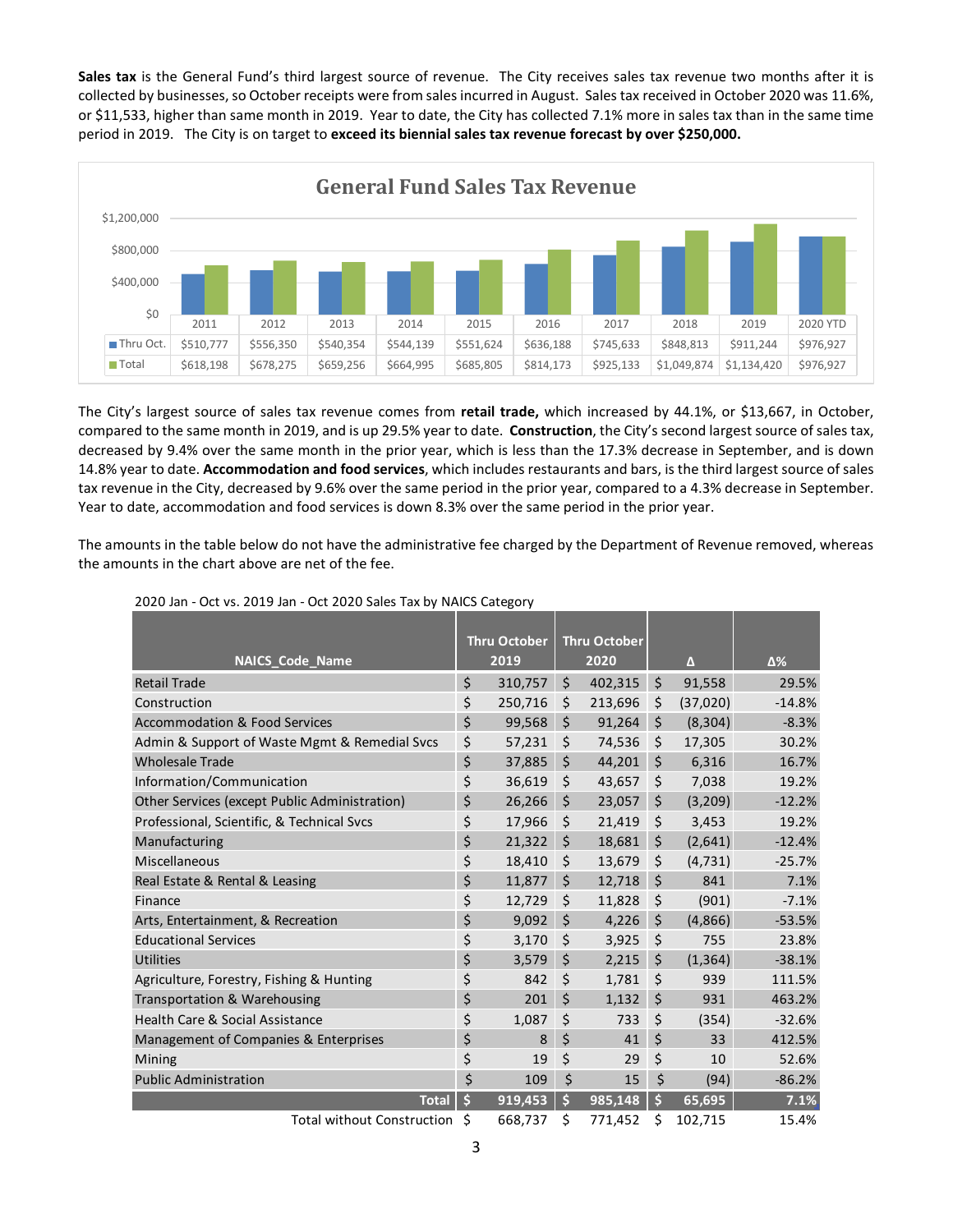8% of budgeted General Fund revenue comes from **licenses and permits**. By the end of October 2020, the City had received 105% of budgeted revenue, which was increased during the budget amendment process to reflect **building permits** that have already been received and will be processed through the end of 2020, and will be increased again as part of the end of the biennium budget adjustments. **Garbage franchise fees** are still lower than prior year to date due to the timing of payments.

#### **General Fund Licensing and Permit Revenue**

|                                        | Amended       |             |                  | $\frac{9}{6}$    | Thru Oct. | Thru Oct. |              |
|----------------------------------------|---------------|-------------|------------------|------------------|-----------|-----------|--------------|
|                                        | <b>Budget</b> | Actual      | <b>Remaining</b> | <b>Collected</b> | 2019      | 2020      | $%$ $\Delta$ |
| <b>Fireworks Permits</b>               | \$400         | \$300       | \$100            | 75.0%            | \$200     | \$100     |              |
| Fire Permits-Operational/Other         | \$5,250       | \$0         | \$5,250          | 0.0%             | \$0       | \$0       |              |
| <b>Special Events Permits</b>          | \$2,000       | \$1,275     | \$725            | 63.8%            | \$1,250   | \$25      | $-98%$       |
| Franchise Fees - Garbage               | \$268,000     | \$250,110   | \$17,890         | 93.3%            | \$122,667 | \$104,776 | $-15%$       |
| Franchise Fees - Cable TV              | \$76,000      | \$70,862    | \$5,138          | 93.2%            | \$43,417  | \$27,445  | $-37%$       |
| <b>Business Licenses &amp; Permits</b> | \$84,000      | \$68,095    | \$15,905         | 81.1%            | \$31,278  | \$30,172  | -4%          |
| <b>Building Permit Fees</b>            | \$649,480     | \$743,609   | $-594,129$       | 114.5%           | \$200,103 | \$504,442 | 152%         |
| Permit Fee IT Surcharge                | \$74,000      | \$84,271    | $-510,271$       | 113.9%           | \$21,420  | \$55,764  | 160%         |
| <b>Concealed Weapons Permit Fees</b>   | \$3,500       | \$2,143     | \$1,357          | 61.2%            | \$1,577   | \$397     | $-75%$       |
| <b>Total GF Licenses &amp; Permits</b> | \$1,162,630   | \$1,220,665 | -\$58,035        | 105.0%           | \$421,912 | \$723,122 | 71%          |

Revenue from **charges for services** is 6.8% of the General Fund budget. By the end of October, the City had received 130.4% of its budgeted charges for services revenue. The revenue budget for **engineering fees** and **zoning and development fees** was increased during the budget amendment process to reflect revenues already received and will be increased again as part of the end of the biennium budget adjustments.

In May of 2020, the City changed the way it collected **plan check fees**, requiring partial payment with permit submittal, which is reflected in the increase over prior year. **Planning deposits** were formerly reported in the City's custodial fund. Changes to reporting requirements moved the revenue stream to the General Fund, which will be offset by an expenditure when the deposit is returned. The revenue received for **animal control and sheltering services** is offset by an expenditure.

#### **General Fund Charges for Services Revenue**

|                                      | Amended       |             |                  | %                | Thru Oct. | Thru Oct. |                 |
|--------------------------------------|---------------|-------------|------------------|------------------|-----------|-----------|-----------------|
|                                      | <b>Budget</b> | Actual      | <b>Remaining</b> | <b>Collected</b> | 2019      | 2020      | $%$ $\triangle$ |
| Admin Fee-School/Rd/Park Imp         | \$7,350       | \$9,165     | $-51,815$        | 125%             | \$1,950   | \$6,825   | 250%            |
| Admin Fee - Cell Tower Leases        | \$15,650      | \$10,724    | \$4,926          | 69%              | \$7,325   | \$2,878   | $-61%$          |
| Sale of Maps & Publications          | \$200         | \$153       | \$47             | 76%              | \$31      | \$47      | 49%             |
| Engineering Fees & Charges           | \$180,000     | \$239,953   | $-$ \$59,953     | 133%             | \$84,427  | \$111,804 | 32%             |
| Admin Fee - Alcohol Use App          | \$0           | \$100       | $-$100$          |                  | \$50      | \$25      | $-50%$          |
| Law Enforcement Services             | \$340         | \$6,389     | -\$6,049         | 1878%            | \$0       | \$6,049   |                 |
| <b>RSD School Officer</b>            | \$80,000      | \$82,588    | $-52,588$        | 103%             | \$42,336  | \$40,000  | -6%             |
| <b>Bldg Inspection Fees</b>          | \$3,000       | \$3,687     | $-5687$          | 123%             | \$1,999   | \$1,271   | $-36%$          |
| Animal Control & Shelter Servi       | \$1,683       | \$26,948    | $-525,265$       | 1601%            | \$0       | \$26,948  |                 |
| <b>Planning Deposits</b>             | \$0           | \$47,250    | -\$47,250        |                  | \$19,703  | \$42,427  | 115%            |
| Zoning, Subdivision, Dylp Fees       | \$220,000     | \$264,028   | -\$44,028        | 120%             | \$108,502 | \$96,920  | $-11%$          |
| Fire Plan Review & Inspections       | \$20,000      | \$6,597     | \$13,403         | 33%              | \$3,850   | \$1,895   | $-51%$          |
| Plan Check Fees                      | \$375,000     | \$472,682   | -\$97,682        | 126%             | \$106,255 | \$345,511 | 225%            |
| Plan Check - Consultant Review       | \$0           | \$12,698    | $-512,698$       |                  | \$0       | \$12,698  | 0%              |
| <b>Stage Sponsorship Fees</b>        | \$5,000       | \$5,000     | \$0              | 100%             | \$5,000   | \$0       | $-100%$         |
| Summerstage Sponsor Fees             | \$11,500      | \$11,711    | $-5211$          | 102%             | \$9,250   | \$250     | $-97%$          |
| <b>Total GF Charges for Services</b> | \$919,723     | \$1,199,671 | $-$279,948$      | 130.4%           | \$390,679 | \$695,547 | 78.0%           |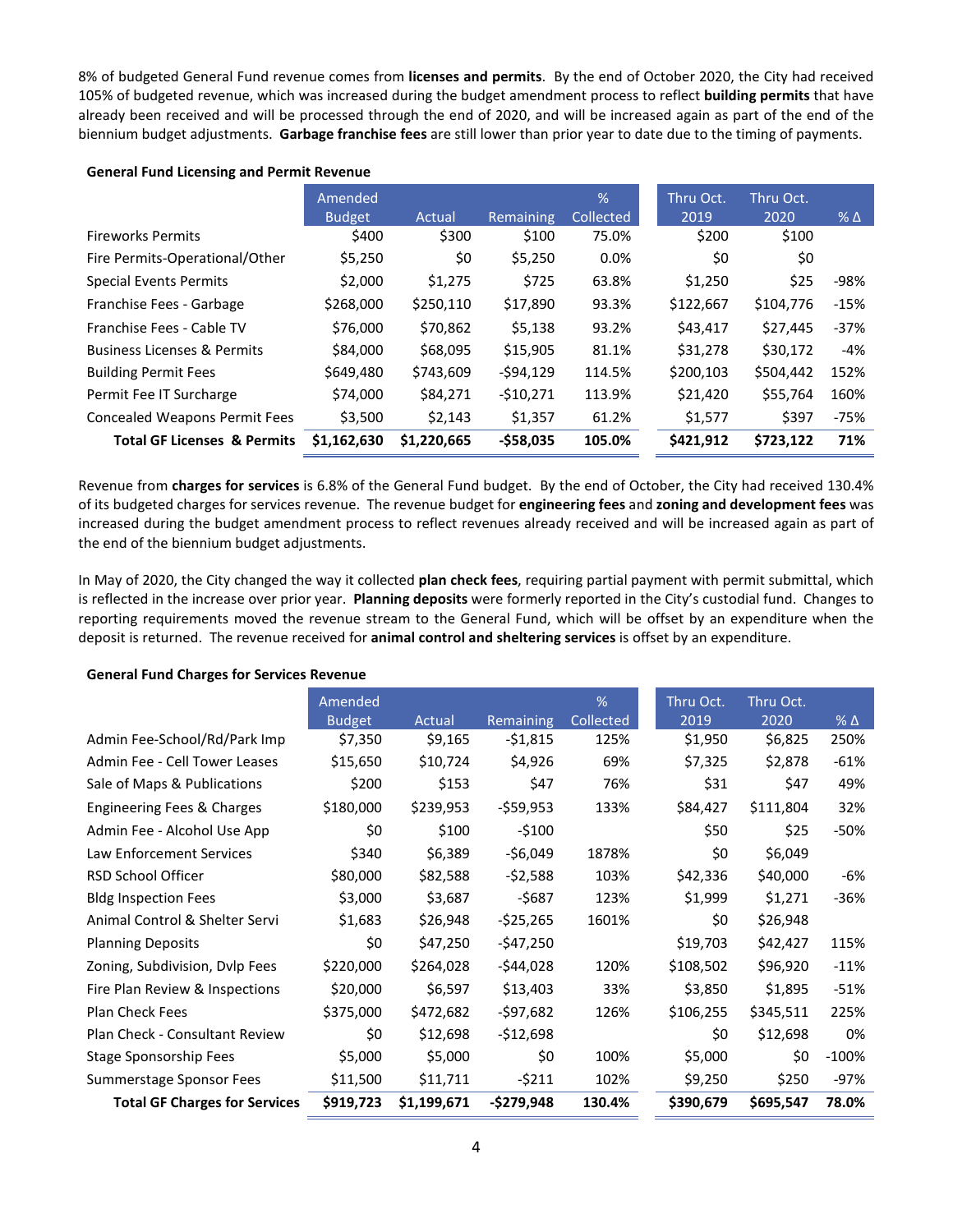# **General Fund Expenditures**

The City spent approximately 86% of its budgeted biennial **General Fund expenditures** as of the end of October 2020. Please note that December 2018 benefits were reported in January of 2019, so 2019 benefits are reported as \$33,776 higher that actual in the General Fund, and \$61,148 higher than actual in all funds combined.

See below for breakout by department and category. **Supplies, services and small tools and equipment** related to the COVID-19 have been broken out in the Expenditures by Dept. section under "**Emergency Response". Salary and benefit** costs related to the outbreak remain embedded in individual departments for now. **Community events** costs are higher than budgeted due to funding for additional Human services grants approved by Council to help mitigate the impacts of COVID-19. **Economic development** costs are higher than budgeted due to Council approved Small Business Assistance Grants.

**Engineering and building costs** department costs are higher than budgeted due to development and are offset by revenues.

| <b>General Fund Budget vs Actual</b> |    |                       |    |                   |            |               |              |        |
|--------------------------------------|----|-----------------------|----|-------------------|------------|---------------|--------------|--------|
|                                      |    | 2019-2020             |    | 10/31/2020        | BTD        | Thru Oct.     | Thru Oct.    |        |
| <b>Revenues</b>                      |    | <b>Amended Budget</b> |    | <b>BTD Actual</b> | %          | 2019          | 2020         | % Δ    |
| <b>Beginning Fund Balance</b>        | Ś  | 2,132,480             | Ś  | 2,132,480         | 100%       |               |              |        |
| <b>Taxes</b>                         |    | 8,030,821             |    | 7,824,384         | 97%        | 3,594,354     | 3,678,438    | 2%     |
| Licenses & Permits                   |    | 1,162,630             |    | 1,220,665         | 105%       | 421,912       | 723,122      | 71%    |
| Intergov. Revenues                   |    | 403,669               |    | 342,703           | 85%        | 136,874       | 164,912      | 20%    |
| Charges for Goods & Serv.            |    | 919,723               |    | 1,199,671         | 130%       | 390,679       | 695,547      | 78%    |
| <b>Fines &amp; Penalties</b>         |    | 76,900                |    | 50,026            | 65%        | 31,272        | 12,786       | $-59%$ |
| <b>Miscellaneous Revenues</b>        |    | 148,352               |    | 160,343           | 108%       | 93,253        | 57,653       | $-38%$ |
| Other                                |    | 363,570               |    | 316,000           | 87%        | 136,997       | 139,559      | 2%     |
| <b>Total Revenues</b>                | Ś  | 11,105,665            | \$ | 11,113,793        | 100%       | \$4,805,343   | \$5,472,017  | 13.9%  |
|                                      |    | 2019-2020             |    | 10/31/2020        | <b>BTD</b> | Thru Oct.     | Thru Oct.    |        |
| <b>Expenditures by Dept.</b>         |    | <b>Amended Budget</b> |    | <b>BTD Actual</b> | %          | 2019          | 2020         | % Δ    |
| Legislative                          | Ś  | 178,941               | \$ | 150,506           | 84%        | \$<br>63,427  | \$<br>66,868 | 5%     |
| Executive                            |    | 188,575               |    | 159,784           | 85%        | 88,556        | 48,203       | $-46%$ |
| <b>Community Events</b>              |    | 64,550                |    | 79,371            | 123%       | 6,062         | 70,080       | 1056%  |
| Finance Dept.                        |    | 647,720               |    | 587,993           | 91%        | 258,959       | 251,291      | $-3%$  |
| Planning Dept.                       |    | 929,848               |    | 788,680           | 85%        | 385,688       | 334,836      | $-13%$ |
| <b>Building Dept.</b>                |    | 740,345               |    | 613,693           | 83%        | 217,618       | 339,101      | 56%    |
| Police Dept.                         |    | 5,275,903             |    | 4,540,828         | 86%        | 2,059,309     | 2,024,512    | $-2%$  |
| Economic Development                 |    | 25,000                |    | 97,008            | 388%       |               | 85,525       |        |
| Recycling Dept.                      |    | 45,202                |    | 43,186            | 96%        | 22,190        | 20,647       | $-7%$  |
| Civil Service                        |    | 15,600                |    | 12,373            | 79%        | 6,471         | 4,813        | $-26%$ |
| Parks Dept.                          |    | 686,197               |    | 547,880           | 80%        | 246,383       | 220,960      | $-10%$ |
| <b>Cultural Commission</b>           |    | 83,900                |    | 45,296            | 54%        | 27,199        | 6,965        | $-74%$ |
| <b>City Mitigation Projects</b>      |    | 12,000                |    | 7,593             | 63%        | 2,389         | 4,297        | 80%    |
| <b>Engineering Dept.</b>             |    | 445,261               |    | 385,764           | 87%        | 152,143       | 178,825      | 18%    |
| Fire                                 |    | 45,250                |    | 12,752            | 28%        |               |              |        |
| <b>Emergency Response</b>            |    | 40,000                |    | 78,448            | 196%       |               | 78,448       |        |
| Non-Departmental                     |    | 2,003,880             |    | 1,683,296         | 84%        | 717,600       | 753,577      | 5%     |
| <b>Total Expenditures</b>            | Ś  | 11,428,172            | Ś. | 9,834,449         | 86%        | \$4,253,994   | \$4,488,950  | 6%     |
|                                      |    | 2019-2020             |    | 10/31/2020        | <b>BTD</b> | Thru Oct.     | Thru Oct.    |        |
| <b>Expenditures by Category</b>      |    | <b>Budget</b>         |    | <b>BTD Actual</b> | $\%$       | 2019          | 2020         | % Δ    |
| Salaries and Wages                   | \$ | 4,740,914             | \$ | 4,267,250         | 90%        | \$1,875,470   | \$2,005,015  | 7%     |
| <b>Personnel Benefits</b>            |    | 1,885,632             |    | 1,625,171         | 86%        | 738,129       | 741,575      | 0%     |
| <b>Supplies</b>                      |    | 279,530               |    | 207,187           | 74%        | 60,152        | 124,903      | 108%   |
| <b>Services</b>                      |    | 3,561,213             |    | 2,887,283         | 81%        | 1,213,256     | 1,260,841    | 4%     |
| <b>Transfers Out/Deposits</b>        |    | 939,883               |    | 826,558           | 88%        | 366,987       | 356,616      | $-3%$  |
| Capital Outlays                      |    | 21,000                |    | 21,000            | 100%       | 0             | 0            | 0%     |
| <b>Total Expenditures</b>            | \$ | 11,428,172            | \$ | 9,834,449         | 86%        | \$4,253,994   | \$4,488,950  | 6%     |
| <b>Revenue minus Expenditures</b>    | \$ | (322, 507)            | \$ | 1,279,343         |            | \$<br>551,349 | Ś<br>983,067 |        |
| <b>Ending Fund Balance</b>           | \$ | 1,809,973             | \$ | 3,411,823         | 189%       |               |              |        |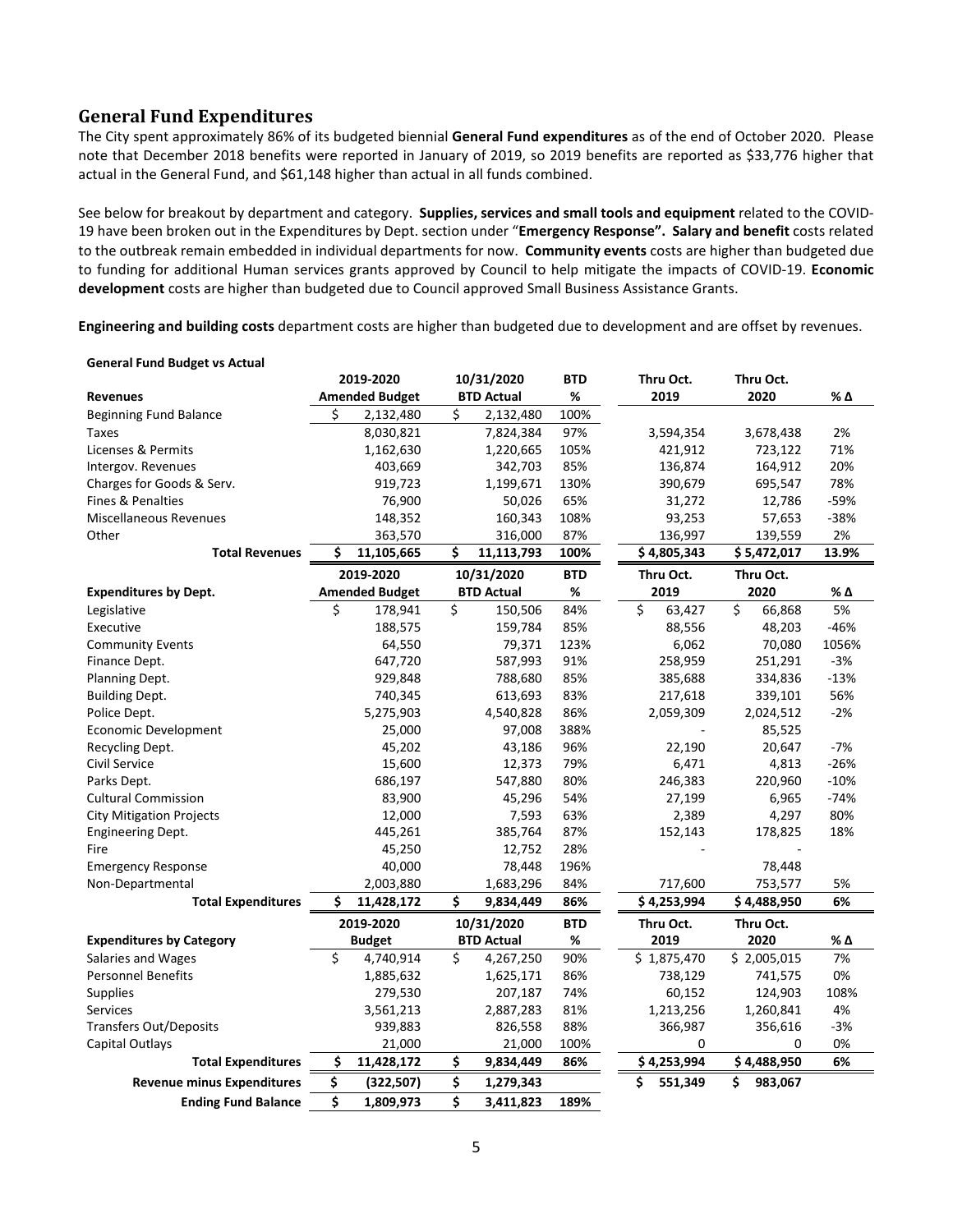# **Capital Funds**

Biennium to date October 2020, the City has collected \$1,164,223 in **Real Estate Excise Tax (REET)**, which is 104.7% of the \$1,111,500 budgeted for the biennium. \$284,000 in REET I & II will be added to the budget as an end of the biennium adjustment. \$55,503 in REET revenue was receipted in October 2020 from the sale of 15 homes in late August and September.



In October, the City collected its first **Street Impact Fees** for 2020, from 22 homes. No **Park Impact Fees** have been collected in 2020, due to credits to developers for park improvements. The Street Impact Fee revenue budget was amended in June to reflect the effect of credits for developer street improvements. Biennium to date, 90% of the \$281,089 of budgeted Park Impact Fees and 72% of the \$585,912 in budgeted Street Impact Fees have been collected. Both Park and Street impact fees will be adjusted downwards as part of the end of the biennium budget adjustments.





6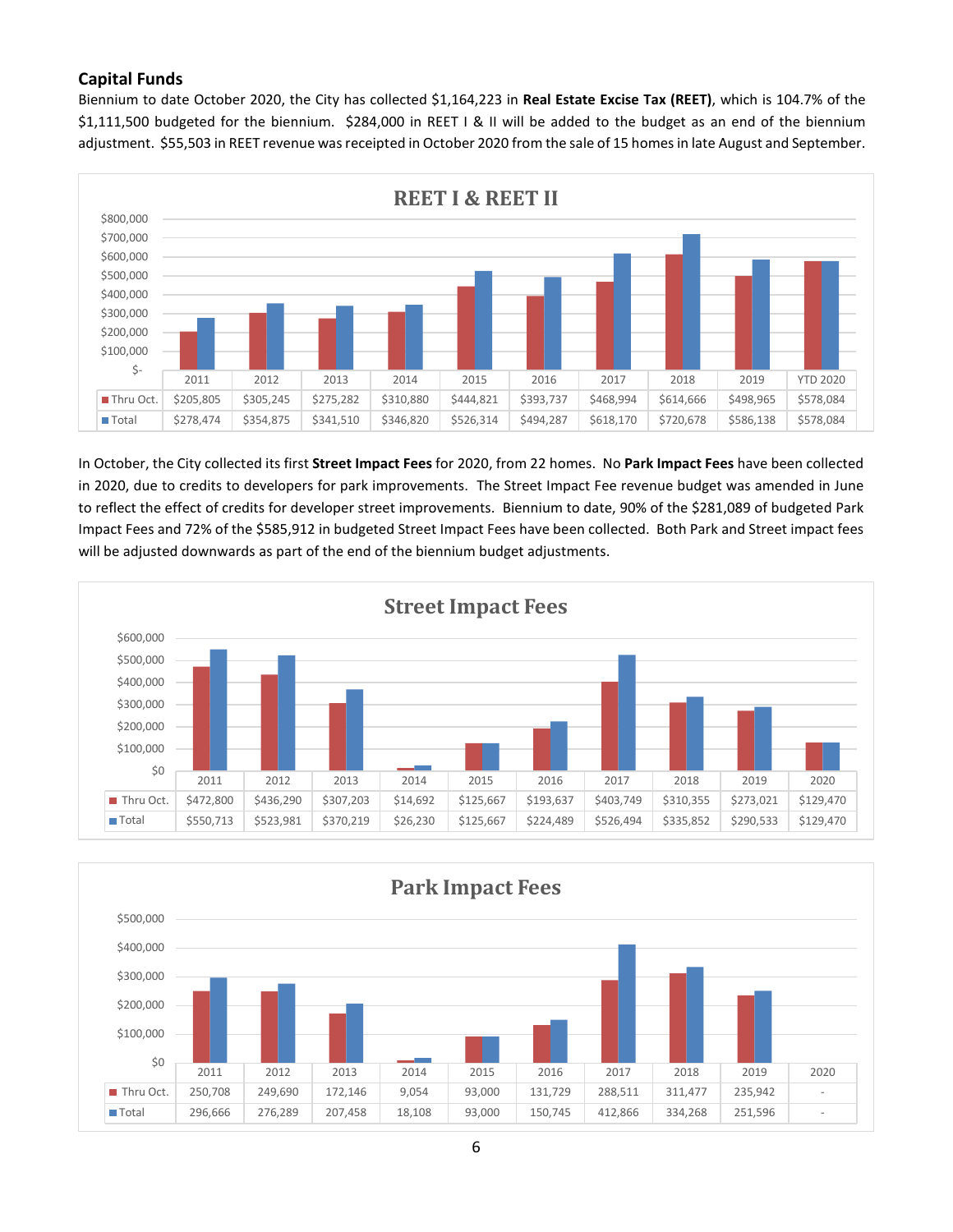# **Utility Funds**

**Revenue** from utility billing is reported on an accrual basis until the year end, when an adjusting entry is made to remove revenue that has been billed in December but will be received in January. In June of 2019, this entry was reversed, which understated 2019 revenues until year end when the error was caught and reconciled. This understates 2019 revenues by the following amounts: **Water Fund** - \$140,959, **Sewer Fund** - \$197,617, **Storm Drainage Fund** - \$61,015. In addition, **Water Fund revenues** thru July 2019, include hookup fees charged by Seattle Public Utilities (SPU). Those revenues are reported in a custodial fund in 2020, since the fees are not imposed by the City and are passed on to SPU.

The City has collected 98.3% of its budgeted biennial **Water Fund** revenues and is on track to exceed is budget for Water charges for services by over \$90,000. The City has collected 99.2% of its budgeted biennial **Sewer Fund** revenues and is on track to exceed its budget of Sewer charges for services by over \$170,000. The City has collected 98.4% of its Storm Drainage Revenue and is on track to exceed its budget of **Storm Drainage** charges for services by over \$48,000.

- **Water Fund expenditures** through October 2019 are higher than expenditures through October of 2020 due to the timing of the water meter replacement project in 2019**.**
- **Sewer Fund expenditures** were higher through October in 2019 compared to expenditures through October of 2020 due to services performed to evaluate the City's wastewater system.

### **Utility Fund Budget to Actual Revenues and Expenditures**

|                            | Amended<br><b>Budget</b> | Actual      | Remaining   | %<br>Collected | Thru Oct.<br>2019* | Thru Oct.<br>2020 | $% \Delta$ |
|----------------------------|--------------------------|-------------|-------------|----------------|--------------------|-------------------|------------|
| <b>Water Fund</b>          |                          |             |             |                |                    |                   |            |
| Revenue                    | \$4,257,804              | \$4,186,401 | \$71,403    | 98.3%          | \$1,844,740        | \$2,078,745       | 13%        |
| Expenditures               | \$4,235,157              | \$3,622,926 | \$612,231   | 85.5%          | \$1,824,188        | \$1,489,824       | $-18%$     |
| <b>Sewer Fund</b>          |                          |             |             |                |                    |                   |            |
| Revenue                    | \$5,248,290              | \$5.207.339 | \$40.951    | 99.2%          | \$2,143,971        | \$2,641,034       | 23%        |
| Expenditures               | \$5.084.032              | \$4,008,644 | \$1,075,388 | 78.8%          | \$2,134,570        | \$1,540,145       | $-28%$     |
| <b>Storm Drainage Fund</b> |                          |             |             |                |                    |                   |            |
| Revenue                    | \$1,612,298              | \$1,586,657 | \$25.641    | 98.4%          | \$679,138          | \$773.106         | 14%        |
| Expenditures               | \$1,552,879              | \$1,346,871 | \$206,008   | 86.7%          | \$614,173          | \$596,552         | $-3%$      |

*\*See narrative above*

### **Utility Past Due**

On March 18, 2020, Governor Inslee called on all public utilities to suspend water shut offs and to waive late fees on utilities until the end of COVID-19 State of Emergency or 11:59 PM on July 28, 2020, whichever occurs first. The Governor's Office is working on guidance for utilities to develop COVID-19 customer support programs once the suspension is lifted.

The City Council passed Resolution 20-24 on October 6, 2020, approving the distribution of CARES Act grant revenue to assist utility customers with payments missed due to the impacts of COVID-19. Distributions were made in November 2020.

Below is a table that shows effects of the suspension on past due utility accounts as of November 1, 2020 compared to November 1, 2019.

|      |                     | 60 to 90 Days Past Due | 90 to 120 Days Past Due |               | Over 120 Days Past Due |               |  |
|------|---------------------|------------------------|-------------------------|---------------|------------------------|---------------|--|
|      | <b>Total Amount</b> | # of Accounts          | <b>Total Amount</b>     | # of Accounts | <b>Total Amount</b>    | # of Accounts |  |
| 2019 | \$1.874             | 37                     | \$1.526                 | 13            | \$2.587                | 14            |  |
| 2020 | \$18,704            | 127                    | \$7,168                 | 63            | \$14.939               | 33            |  |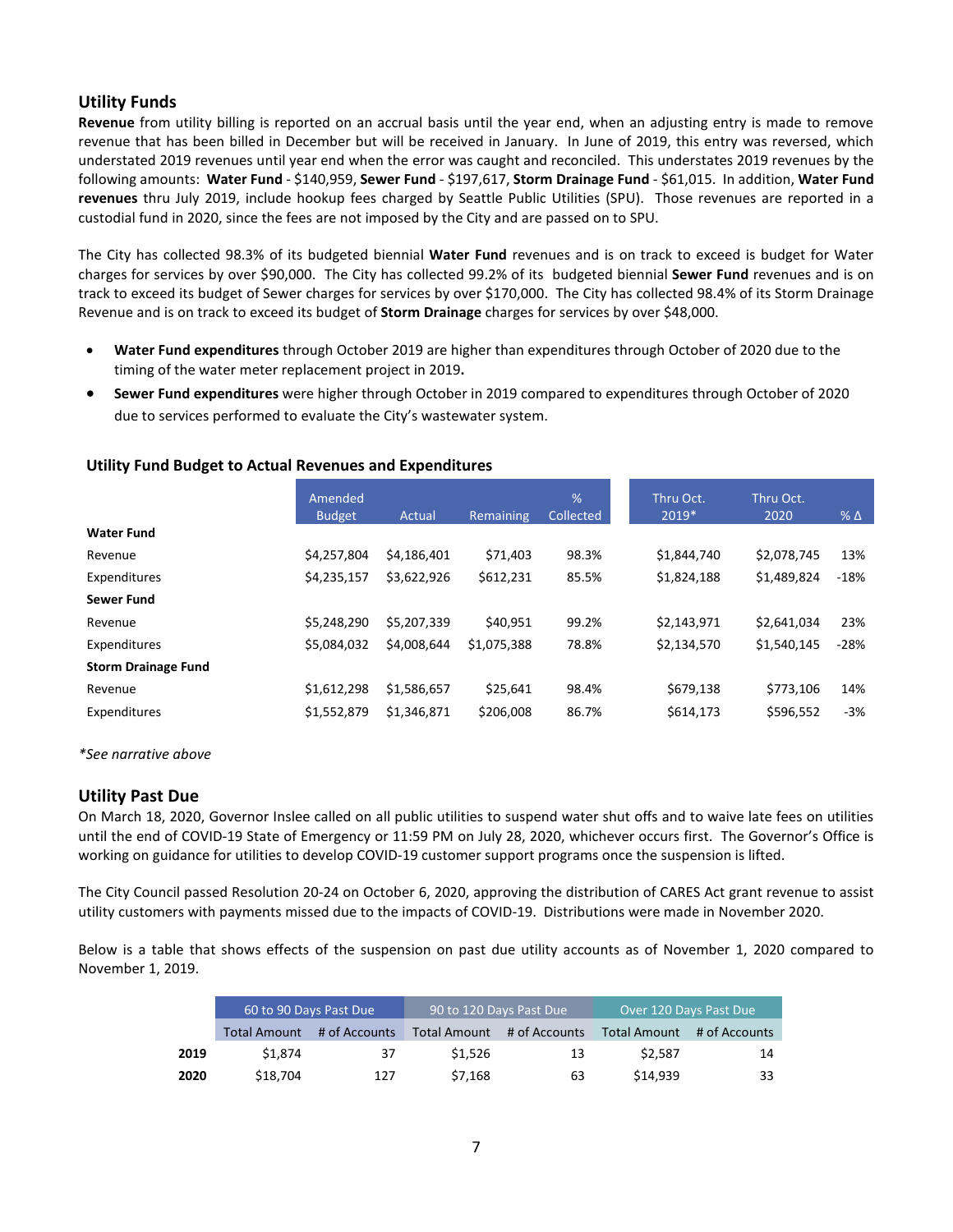### **Ending Fund Balance**

At the end of October 2020, the City had an ending fund balance of \$24,468,308 for all funds, which is \$7,986,085 more than the beginning biennial fund balance, as shown in the table below, and \$6,428,414 higher than the amended budget ending fund balance. Budget to actual expenditures and revenues for each fund can be found on the following two pages.

# **CITY OF DUVALL 2019-2020 REVENUE AND EXPENDITURE SUMMARY**

|      |                                        | <b>Beginning</b>    |                              |                     | <b>Ending</b>       |                   |                          |
|------|----------------------------------------|---------------------|------------------------------|---------------------|---------------------|-------------------|--------------------------|
| Fund | <b>Description</b>                     | <b>Fund Balance</b> | <b>Revenues</b>              | <b>Expenditures</b> | <b>Fund Balance</b> | <b>Net Change</b> |                          |
| 001  | <b>General Fund</b>                    | \$<br>2,132,480     | Ŝ.<br>11,113,793             | \$<br>9,834,449     | -\$<br>3,411,823 \$ | 1,279,343         | General<br>1,513,958     |
| 002  | <b>Contingency Fund</b>                | 231,954             | 234,614                      |                     | 466,568             | 234,614           | Fund                     |
| 101  | <b>Street Fund</b>                     | 177,846             | 1,564,780                    | 1,540,779           | 201,846             | 24,000            | Special                  |
| 102  | <b>Transportation Benefit District</b> |                     | 117,641                      |                     | 117,641             | 117,641           | 192,994<br>Revenue       |
| 106  | <b>Big Rock Ball Park Maintenance</b>  | 35,150              | 257,985                      | 207,809             | 85,326              | 50,176            | <b>Funds</b>             |
| 107  | <b>Sensitive Areas Mitigation Fund</b> | 39,407              | 1,177                        |                     | 40,584              | 1,177             |                          |
| 206  | 2016 LTGO - Main St Debt Svc           | 19,866              | 844,170                      | 533,721             | 330,314             | 310,449           | 310,449 Debt Svc Fd      |
| 304  | <b>Real Estate Excise Tax Fund 1</b>   | 990,664             | 616,619                      | 173,825             | 1,433,458           | 442,794           |                          |
| 305  | <b>Real Estate Excise Tax Fund 2</b>   | 810,389             | 611,058                      | 153,071             | 1,268,375           | 457,987           | Capital                  |
| 306  | <b>Main Street Improvement</b>         | 1,188,870           | 34,636                       | 85,701              | 1,137,804           | (51,066)          | 1,885,456<br>Project     |
| 307  | <b>Street CIP Fund</b>                 | 589,810             | 842,198                      | 233,357             | 1,198,650           | 608,841           | Funds                    |
| 308  | <b>Parks CIP Fund</b>                  | 690,840             | 594,574                      | 167,674             | 1,117,740           | 426,900           |                          |
| 401  | <b>Water Fund</b>                      | 3,314,348           | 4,186,401                    | 3,622,926           | 3,877,824           | 563,475           |                          |
| 402  | <b>Sewer Fund</b>                      | 2,462,035           | 5,207,339                    | 4,008,644           | 3,660,730           | 1,198,694         |                          |
| 404  | <b>Storm Drainage Fund</b>             | 775,113             | 1,586,657                    | 1,346,871           | 1,014,899           | 239,786           |                          |
| 407  | <b>Water CIP Fund</b>                  | 1,315,436           | 1,508,085                    | 782,886             | 2,040,635           | 725,199           | Proprietary<br>4,075,051 |
| 408  | <b>Sewer CIP Fund</b>                  | 502,693             | 1,812,692                    | 522,913             | 1,792,472           | 1,289,779         | Funds                    |
| 409  | <b>Storm Drainage CIP Fund</b>         | 113,978             | 349,509                      | 3,575               | 459,911             | 345,934           |                          |
| 410  | <b>Bond Redemption Fund</b>            | 19,940              | 905                          | 20,847              | (2)                 | (19, 942)         |                          |
| 411  | <b>Bond Reserve Fund</b>               | 267,873             | 6,706                        | 274,580             |                     | (267, 873)        |                          |
| 501  | <b>Equipment Fund</b>                  | 464,099             | 525,411                      | 583,647             | 405,864             | (58, 236)         | Internal                 |
| 502  | <b>IT Fund</b>                         | 190,939             | 500,649                      | 448,381             | 243,206             | 52,268            | 8,178<br>Service         |
| 503  | <b>Building Maintenance Fund</b>       | 148,495             | 264,981                      | 250,835             | 162,641             | 14,146            | <b>Funds</b>             |
|      | <b>TOTAL</b>                           | \$<br>16,482,223    | 32,782,578<br>S              | 24,796,493 \$       | 24,468,308          | 7,986,085<br>S    |                          |
|      |                                        |                     | $\overline{a}$<br>10.251.001 | 10.251.004          |                     |                   |                          |

**Biennium to Date as of October 31, 2020**

 $\frac{1}{2}$  49,264,801 =  $\frac{1}{2}$  49,264,801

8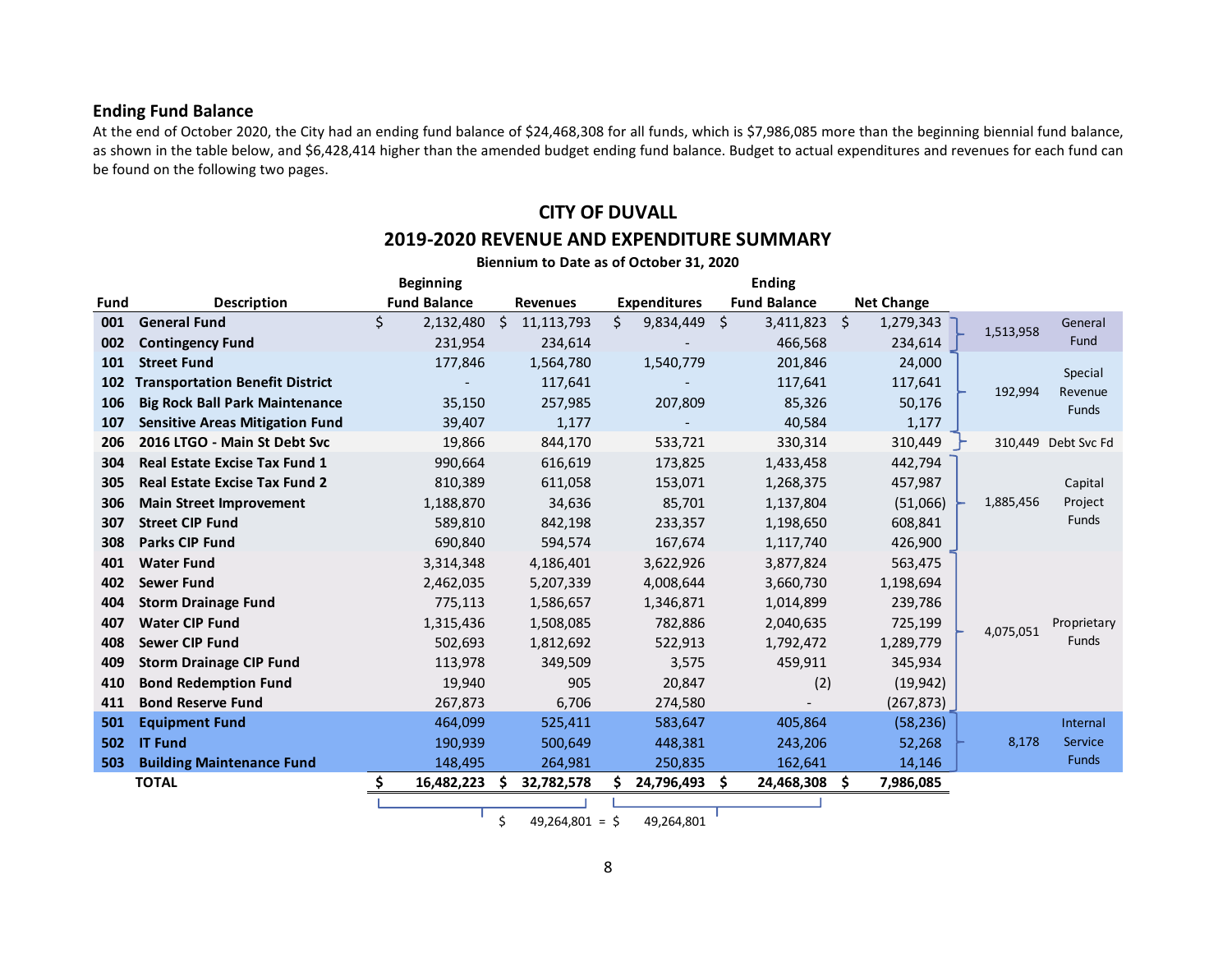#### **Revenues**

Revenues collected through October 2020 vary to revenues collect through October 2019 as follows: In the **Street Fund,** revenues are higher in 2020 from a Transportation Improvement Board grant reimbursement for the City's LED Streetlight Conversion Project. The **Big Rock Ball Park Maintenance Fund** has received less revenue in 2020 due to COVID-19 related field closures. October 2020 to date revenue in the **Street and Park CIP** funds is less than 2019 due to impact fees and grant revenue received in 2019 for capital projects. The **Water, Sewer and Storm Drainage CIP** funds have received more General Facilities Charge revenue year to date October 2020 as the City processes the permits it has on hand. 2020 revenue is higher in the **Building Maintenance Fund** from a King County 4 Culture grant for the Dougherty House roof replacement project.

The **Water CIP** and the **Sewer Operating** funds received transfers of the balance of the Bond Redemption and Bond Reserve funds in October which are no longer needed and have been closed.

|      | 2013-2020 BODGET VS ACTOAL - NEVENOLS  |                        |                   |                                         |                  |              |                |            |                  |
|------|----------------------------------------|------------------------|-------------------|-----------------------------------------|------------------|--------------|----------------|------------|------------------|
|      |                                        |                        |                   | Biennium to date as of October 31, 2020 |                  |              |                |            |                  |
|      |                                        | Amended                |                   | <b>BTD</b>                              | BTD <sub>%</sub> | Thru Oct.    | Thru Oct.      |            |                  |
| Fund | <b>Description</b>                     | <b>Budget</b>          | <b>BTD Actual</b> | <b>Difference</b>                       | <b>Collected</b> | 2019         | 2020           | % Δ        | \$Δ              |
| 001  | <b>General Fund</b>                    | \$11,105,665           | \$11,113,793      | \$<br>(8, 128)                          | 100%             | \$4,805,343  | 5,472,017<br>S | 14% \$     | 666,675          |
| 002  | <b>Contingency Fund</b>                | 265,360                | 234,614           | 30,746                                  | 88%              | 101,363      | 100,216        | $-1\%$ \$  | (1, 147)         |
| 101  | <b>Street Fund</b>                     | 1,699,210              | 1,564,780         | 134,430                                 | 92%              | 481,557      | 706,014        | 47% \$     | 224,457          |
| 102  | <b>Transportation Benefit District</b> |                        | 117,641           |                                         |                  |              | 117,641        |            |                  |
| 106  | <b>Big Rock Ball Park Maintenance</b>  | 337,974                | 257,985           | 79,989                                  | 76%              | 142,069      | 87,488         | $-38\%$ \$ | (54, 581)        |
| 107  | <b>Sensitive Areas Mitigation Fund</b> | 1,171                  | 1,177             | (6)                                     | 100%             | 682          | 394            | $-42\%$ \$ | (289)            |
| 206  | 2016 LTGO - Main St Debt Svc           | 960,334                | 844,170           | 116,164                                 | 88%              | 352,861      | 372,232        | 5% \$      | 19,371           |
| 304  | <b>Real Estate Excise Tax Fund 1</b>   | 588,910                | 616,619           | (27, 709)                               | 105%             | 268,326      | 301,650        | 12% \$     | 33,324           |
| 305  | <b>Real Estate Excise Tax Fund 2</b>   | 583,370                | 611,058           | (27, 688)                               | 105%             | 265,120      | 299,773        | 13% \$     | 34,653           |
| 306  | <b>Main Street Improvement</b>         | 35,227                 | 34,636            | 591                                     | 98%              | 20,424       | 11,294         | $-45\%$ \$ | (9, 130)         |
| 307  | <b>Street CIP Fund</b>                 | 1,006,242              | 842,198           | 164,045                                 | 84%              | 661,086      | 152,034        | -77% \$    | (509, 052)       |
| 308  | <b>Parks CIP Fund</b>                  | 633,995                | 594,574           | 39,421                                  | 94%              | 454,214      | 114,283        | $-75%$ \$  | (339,930)        |
| 401  | <b>Water Fund</b>                      | 4,257,804              | 4,186,401         | 71,403                                  | 98%              | 1,844,740    | 2,078,745      | 13% \$     | 234,005          |
| 402  | <b>Sewer Fund</b>                      | 5,248,290              | 5,207,339         | 40,951                                  | 99%              | 2,143,971    | 2,641,034      | 23% \$     | 497,063          |
| 404  | <b>Storm Drainage Fund</b>             | 1,612,298              | 1,586,657         | 25,641                                  | 98%              | 679,138      | 773,106        | 14% \$     | 93,968           |
| 407  | <b>Water CIP Fund</b>                  | 1,313,612              | 1,508,085         | (194, 473)                              | 115%             | 397,318      | 1,031,448      | 160% \$    | 634,130          |
| 408  | <b>Sewer CIP Fund</b>                  | 1,547,129              | 1,812,692         | (265, 563)                              | 117%             | 436,047      | 1,224,441      | 181% \$    | 788,394          |
| 409  | <b>Storm Drainage CIP Fund</b>         | 349,838                | 349,509           | 329                                     | 100%             | 128,698      | 149,093        | 16% \$     | 20,395           |
| 410  | <b>Bond Redemption Fund</b>            | 907                    | 905               | 2                                       | 100%             | 649          | 106            | $-84\%$ \$ | (544)            |
| 411  | <b>Bond Reserve Fund</b>               | 6,706                  | 6,706             |                                         | 100%             | 4,635        | 1,388          | $-70\%$ \$ | (3,247)          |
| 501  | <b>Equipment Fund</b>                  | 571,111                | 525,411           | 45,700                                  | 92%              | 161,004      | 142,615        | $-11\%$ \$ | (18, 389)        |
| 502  | <b>IT Fund</b>                         | 571,285                | 500,649           | 70,636                                  | 88%              | 215,529      | 213,970        | $-1\%$ \$  | (1,559)          |
| 503  | <b>Building Maintenance Fund</b>       | 298,246                | 264,981           | 33,265                                  | 89%              | 102,470      | 128,856        | 26% \$     | 26,386           |
|      |                                        | TOTAL \$<br>32,994,685 | 32,782,578<br>S   | S<br>329,748                            | 99%              | \$13,667,244 | \$16,119,837   |            | 18% \$ 2,452,593 |

#### **CITY OF DUVALL 2019-2020 BUDGET vs ACTUAL - REVENUES**